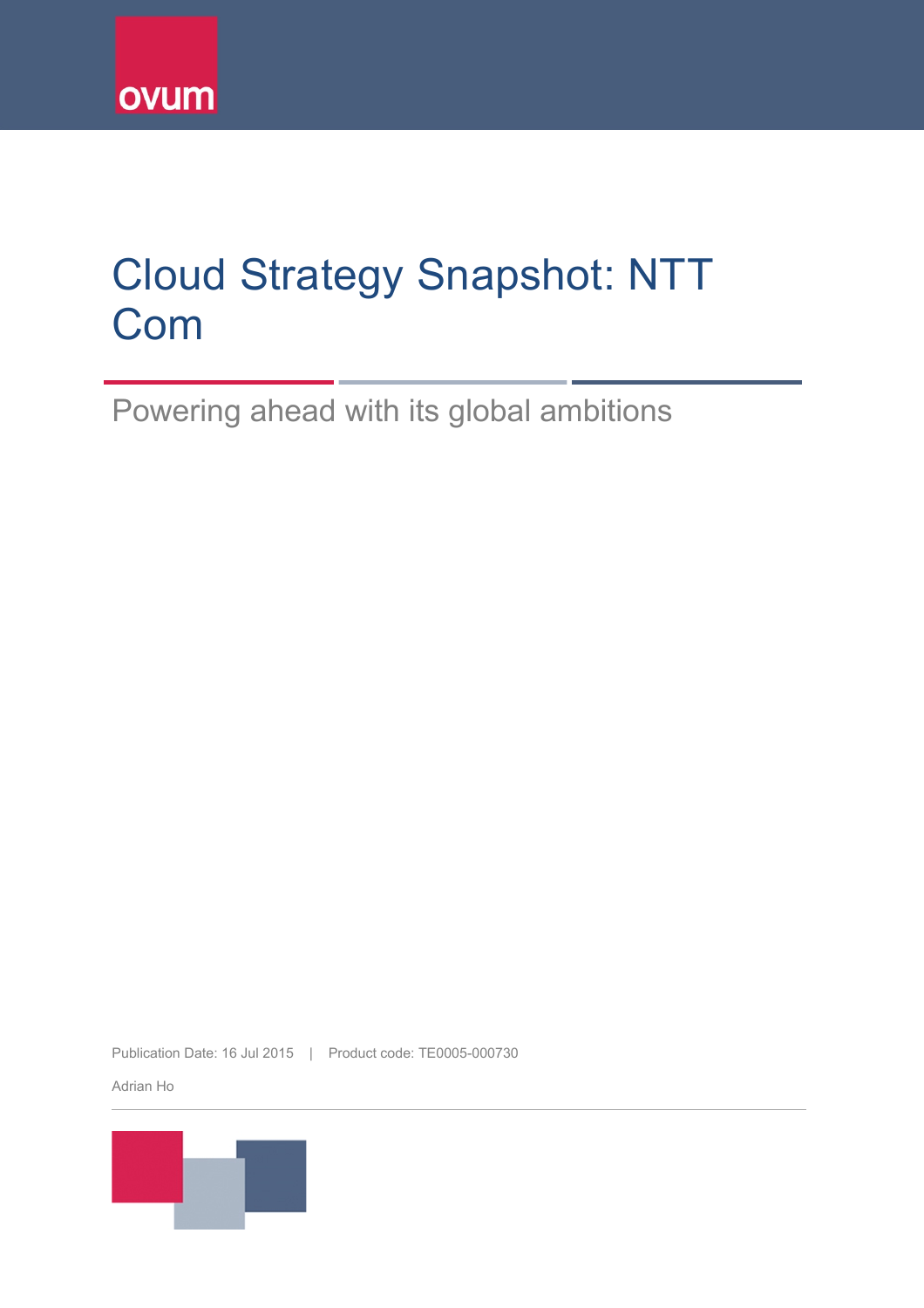## Ovum view

### Summary

Telecoms service providers have a patchy history of making acquisitions, but they have fared no worse than their IT counterparts. Many have struggled to integrate newly acquired entities seamlessly into their existing operations and leverage expertise across all business units, making it hard to create long-term value, sustainable differentiation, and synergies.

NTT Com has been the one of the most acquisitive telecoms service providers globally over the last five years. Its acquisition spree has been fueled by its bold ambition to establish a much bigger presence outside Japan and to bolster its ICT capabilities. Over the last three years it has made acquisitions worth an estimated \$3bn across its divisions, including its cloud/hosting business acquiring RagingWire in the US and Frontline in Australia. Over the years, NTT Com has built an impressive estate ofmore than 140 data centers globally; its enterprise cloud coverage now extends to 13 markets, including Japan, Singapore, Thailand, China, Australia, the UK, the US, France, and Germany.

Ovum estimates that NTT Com's global cloud revenues were approximately \$1bn in 2014, making it the largest cloud service provider in the telco community and the first to cross the \$1bn mark. Ovum believes that the vast majority (an estimated 80%) of its business comes from its home market of Japan. Few telcos can legitimately claim to be global cloud service providers; NTT Com perhaps comes closest. Given its global data center footprint and string of affiliate and sister companies (e.g., Dimension Data), Ovum believes that NTT Com has a viable chance to strike a perfect equilibrium in an industry that is experiencing two seemingly contradictory realities: a rapidly growing market that is in a race to the bottom in terms of pricing.

### Ovum view

- **Global data center assets will be its biggest strength.** Global scale is now one of the main prerequisites for any cloud service provider to thrive. Although NTT Com has not built a sizeable cloud business internationally, its data center assets are a step toward building that scale. Its core customers, Japanese MNCs, have significant presence internationally and many are themselves making large acquisitions outside Japan in search of growth. Japanese MNCs represent a good market for cloud services, especially given that most have huge presence in countries such as China, Singapore, Germany, the US, and the UK where NTT Com has cloud-enabled data centers. The telco can easily provide an extension of the cloud engagement that it has with them in Japan. The next challenge for NTT Com will be to gain credibility with non-Japanese MNCs for its cloud services. This is an undertaking that should not be underestimated given the level of competition in the global market and NTT Com's lack of brand recognition with MNCs and enterprises outside Asia-Pacific. This would involve an intensive amount of brand marketing and seeding of opportunities by its sales team to raise its brand recognition.
- **Cross-cloud orchestration offering.** NTT Com has pulled together a comprehensive orchestration platform for customers that are envisioning a hybrid environment. Its cross-cloud orchestrator gives IT an integrated platform for all the various public and private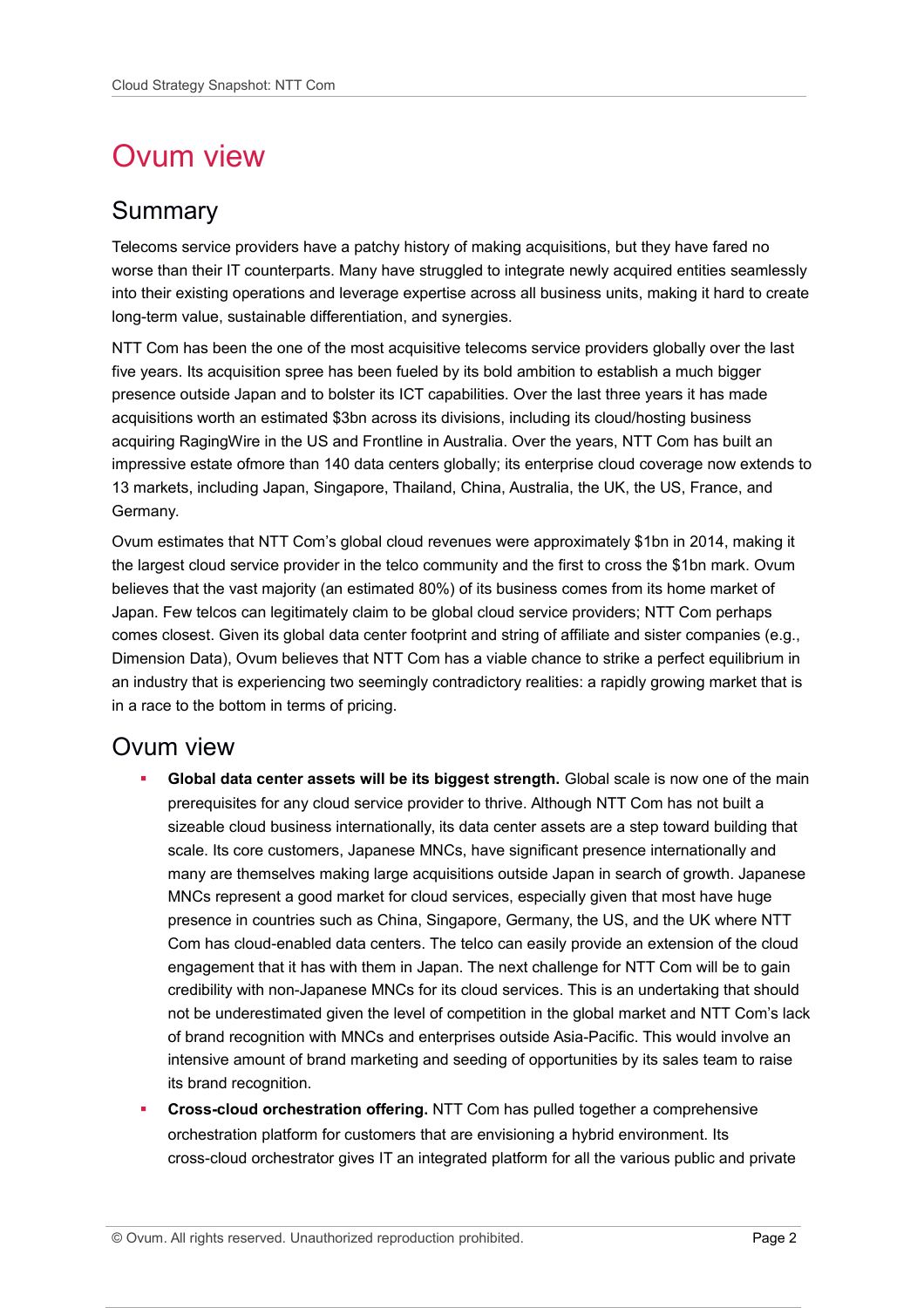clouds. It is designed to give IT managers and CIOs both end-to-end visibility and absolute control and management via a customer portal. This facilitates service management of cloud services for the entire enterprise; it includes provisioning, authentication, and control, which remain a challenge for many enterprises with hybrid cloud environments. The cross-cloud orchestrator will be launched in December 2015 as part of the Next-Generation Cloud platform.

- **Leveraging affiliates as extended channels.** NTT Com's affiliates or sister companies across the globe have great potential as extended channels. The most prominent are Dimension Data and NTT Data, but a series of other acquisitions globally has opened the possibility of penetrating mid-size enterprises in selected countries. Many of these entities have their own cloud ambitions but few will have the same cloud data center assets as NTT Com or even the skill sets in respective countries. Ovum believes that NTT Group should take the lead and direct a lot of energy toward encouraging and incentivizing cross-selling of cloud services by all the affiliates. Cross-selling encourages collaboration among this sprawl of valuable entities, which is ultimately always the best way to accelerate growth. This requires a lot of sales training and the creation of incentives to encourage it; many operational reforms would be necessary for this to be executed well.
- **SDN networks underpin cloud services agility.** NTT Com has been one of the most aggressive telcos in terms of promoting SDN-enabled network services. It was the first telco to launch an SDN-enabled cloud service globally. SDN networks allow enterprises to have network agility built into their cloud services. Any surge in cloud consumption will be accompanied by a corresponding increase in network capacity, scaling back down when consumption subsides. Enterprises are looking for networks that are agile enough to support fluctuating demand in cloud services.

## Cloud services overview

### Cloud portfolio

NTT Com is the telecoms subsidiary of NTT Corp and one of the largest telcos in the world. Ovum also believes that it is the largest telecoms cloud service provider globally, with revenues estimated at \$1bn in 2014. This makes it not only the largest telco cloud service provider globally, but also the first telco to surpass the billion dollar revenue mark. This is a commendable achievement in a market where almost all its telco peers have struggled.

NTT Com's cloud division falls under its ICT business unit and is its fastest-growing segment. It launched Global Cloud Vision (GCV) in 2011; thisis the service vision and guiding principal for all its services. There is no one unifying brand for NTT's cloud portfolio, but its public cloud (i.e., IaaS) and virtual private cloud offering are globally known as Cloudn(a low-priced service for web development and others). Enterprise Cloud (designed to support core workloads) remains its flagship cloud service.

NTT Com focuses almost entirely on serving large Japanese and global MNCs locally and internationally, with its primary target being mid-size to large MNC customers. NTT East and NTT West target SMEs domestically in Japan. Its other cloud services include UCaaS, VDI, Microsoft Office365, and, most recently, Oracle Database as a Service. NTT Com offers hybrid cloud, interconnecting the Enterprise Cloud, co-location, and customer's on-premise locations using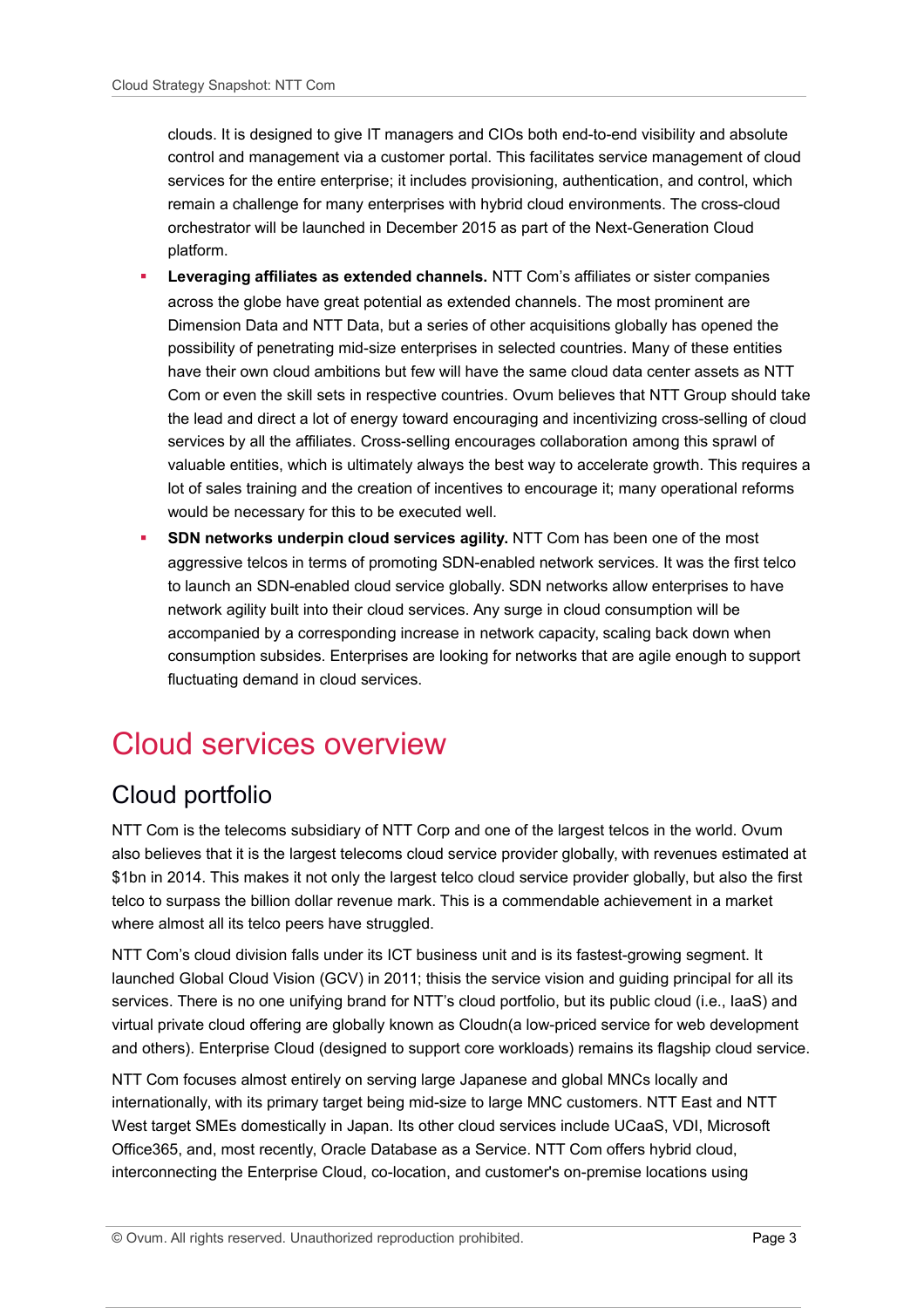virtualized networks. It is able to offer cloud migration using the same IP addresses as customers' on-premise systems, facilitated by the use of network virtualization technology. It has a dedicated team of more than 200 consultants to help MNCs migrate workloads into a cloud environment. This is a real differentiator for NTT Com – MNCs need guidance in their cloud journey, especially with regard to the impact on their overall ICT infrastructure. Uncertainty breeds hesitancy and if NTT Com can instill confidence in its customers their cloud journeys can be accelerated.

### Enterprise offers

NTT Com announced its GCV in 2011. Its cloud vision was designed to be an intrinsic part of its overall ICT strategy, leveraging its strengths in networks and security, its data center footprint, and its customers' transition to cloud-based ICT services. An increasing proportion of its ICT engagements have a cloud element; NTT Com is positioning itself as a one-stop managed ICT and global WAN provider for its clients. It is also helping its customers to migrate their IT to its data centers and/or cloud-based platform.

#### **Global data center offering with robust security and orchestration capabilities**

NTT Com's greatest strength is its network of more than 140 data centers globally. During FY2015, the telco's enterprise cloud will be available in 16 data centers across 13 countries and regions around the world. This includes countries such as the UK, Germany, the US, Singapore, Thailand, Malaysia, Japan, France, Hong Kong, and Australia, with Spain, China, and India in the works. This makes it one of the few telcos that have a strong presence across most major geographies globally. Africa and Latin America remain the two regions in which NTT does not have any cloud data centers.

These are critical assets and make it unique among telcos. They also allow NTT Com to scale globally and support its MNC customers. The telco provides both public and virtual private cloud services to MNCs. Its orchestration platform responds to some of the concerns of CIOs/IT managers. It gives them full visibility and service management capabilities for "all clouds" in a hybrid environment, allowing for self-provisioning and management. In addition, NTT Com cloud platforms are safeguarded by a series of managed security services powered by WideAngle.

#### **Extended channels of affiliates are advantages**

NTT Group has been very acquisitive over the last few years via its subsidiaries, NTT Com being one of them. The list of acquisitions includes Netmagic, Frontline Australia, and RagingWire (by NTT Com); perhaps the most significant acquisition remains Dimension Data by NTT Group. Most of these acquisitions are integrators and data center providers with strong cloud ambitions. Extensive global channels are critical for any cloud service provider that has global ambitions.

These acquisitions, along with existing NTT Group affiliates such as NTT Data, are excellent channels for NTT's cloud services. The challenge is for these affiliates to be incentivized in such a way that encourages both cross- and upselling of NTT Com cloud services to customers that have cross-border requirements. There is already some evidence of this happening, but Ovum believes that these channels can be leveraged better.

#### **Software-defined networking brings agility to cloud services**

NTTComwas one of the first telcos to deliver cloud services using software-defined networking (SDN). It is the first provider globally to leverage SDN within its data centers to deliver seamless network and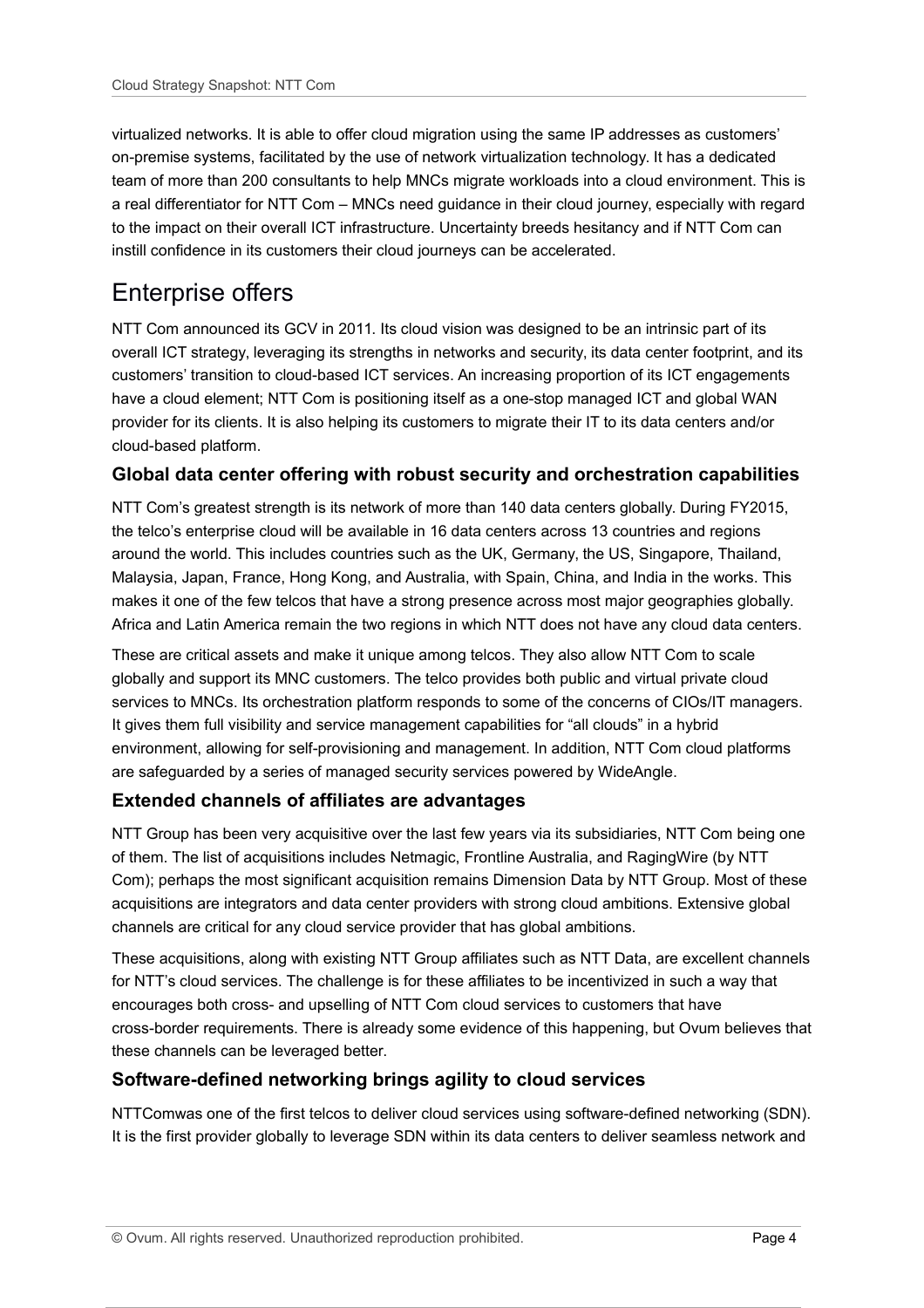cloud services. The telco is using the technology to enable cloud migration services and offer Enterprise Cloud, its global IaaS and the first global SDN-enabled cloud service.

By leveraging SDN, NTT Com can enable customers to automatically connect cloud and WAN services and migrate services to its cloud platform without the hassle of changing the IP addresses of existing on-premise systems. By utilizing SDN technology in cloud infrastructure (within/between data centers, between cloud co-location, cloud-VPN), NTT Com has realized self-service, on-demand deployment, and immediate configuration of network function by customers themselves. Thanks to virtual network technologies, customers can change the settings of functions through the Customer Portal.

#### **The Next-Generation Cloud platform**

NTT Com plans to launch its Next-Generation Cloud platform in December 2015. The platform will enable customers with aggressive plans to migrate their on-premise systems to a cloud environment. The offerings related to this include:

- a combination of dedicated resource types (hosted private cloud, bare metal) and shared resource type (public cloud) supported by SDN
- **a** multi-hypervisor environment (ESXi, Hyper-V, etc.)
- a multi-cloud management portal that allows customers to manage all existing cloud services for their customers, including public clouds such as AWS and Azure.

## Go to market

### **Structure**

NTT Com has a regional sales approach for cloud services. In Japan and Asia-Pacific its focus is almost entirely on Fortune 1000 Asian MNCs with complex ICT needs. It has a sales team across major cities in Japan as well as across the region. NTTCom has 16 global premium accounts and 75 international premium accounts; these accounts are classified as strategic and have ambitious targets attached to them.

In North America NTT Com targets the top 2,000 MNCs, as well as regional companies via acquisitions such as Virtela and RagingWire. Its target customers include SMEs as well as large enterprises.

The telco has almost 35 sales offices across Europe, which have been strengthened by recent acquisitions including Arkadin, Secode, Integralis, and Gyron. It positions itself in Europe as a complete ICT provider, with network, security, and application management capabilities. Its target segments include large MNCs as well as smaller enterprises and SMEs in Europe.

### Go to market and partners

NTT Com largely employs a direct approach for cloud services, especially for full-scale ICT implementation. This is particularly the case in Japan and Asia-Pacific, where it focuses on large MNCs. However, the telco is increasingly leveraging its affiliates (especially new acquisitions) as a channel to market. Ovum expects a larger proportion of its cloud revenues to be derived from these channels in the near future, especially in North America and Europe.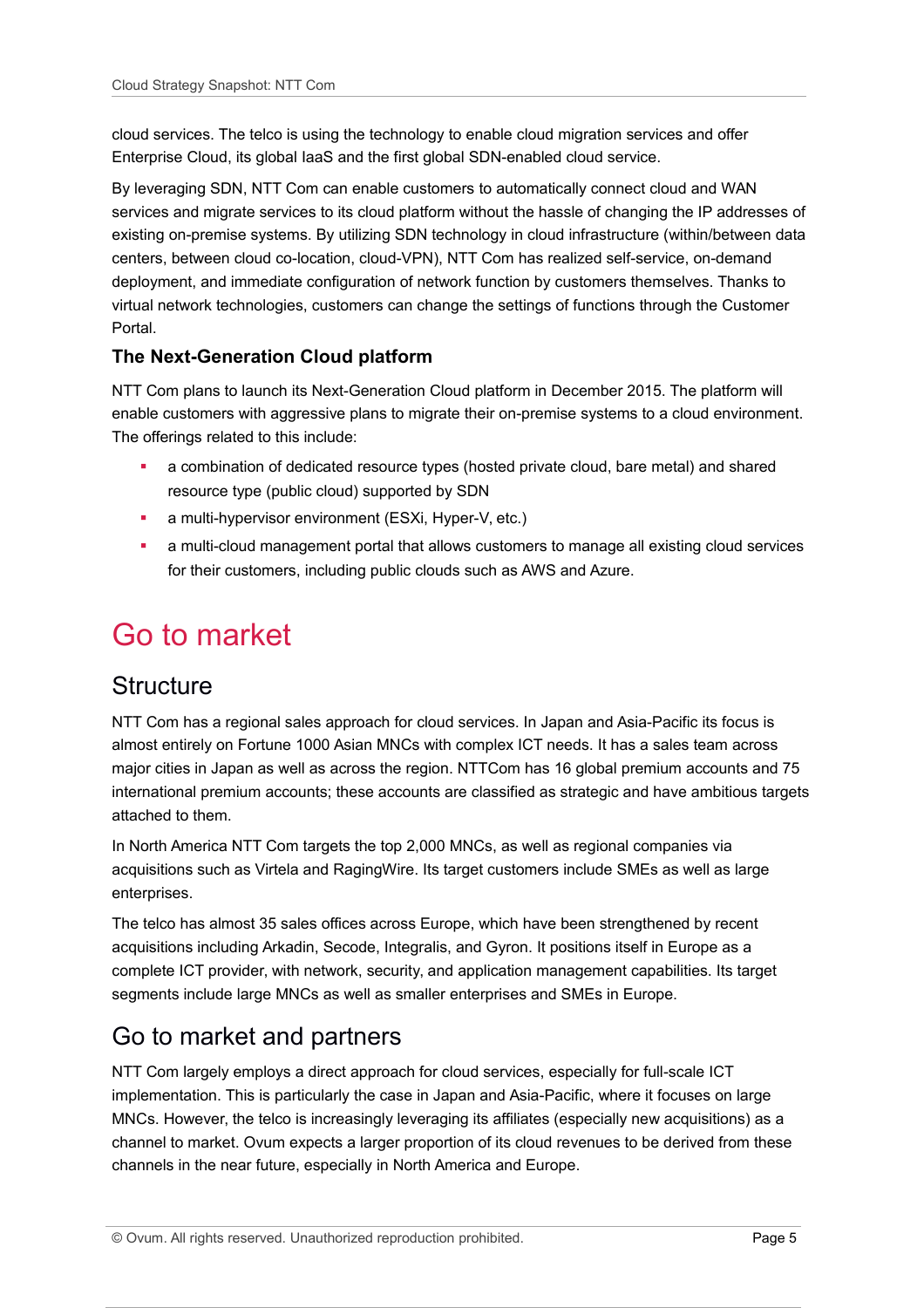NTT Com is also relying on partner channels to gain further momentum. Its cloud partner ecosystem includes Accenture, PLDT, Toshiba, SAP, Infosys, and Infor. Other notable partners include Microsoft (Microsoft Office365, Dynamics, and Exchange).

## Ovum's assessment

### Achieving global scale to compete with industry leaders

NTT Com has one unique advantage: it has more than 140 data centers around the globe. Presently, 13 of these data centers (in 10 different countries) are cloud enabled and more are expected to be converted in the near future. The telco is able to provision cloud services in most of the major cities of the world; Latin America and Africa are the only two regions where it does not have any cloud data centers. Although no plans have been publicly announced, Ovum believes that there is enough demand in both regions to justify NTT Com making investments there. The question remains whether NTT Com has the sales resources and customers in both regions to justify the investment. MNCs are expanding in both regions and are looking for cloud providers to engage with. Global scale has become one of the main prerequisites for any cloud service provider to thrive.

NTT Com's biggest challenge will be to upskill and incentivize its sales force to accelerate cloud migration with its large installed base of customers. It should focus on winning new customers outside Japan; Ovum believes that there is very little evidence that NTT Com has won significant new customers, especially outside its home market. This can be partly attributed to its lack of strong brand recognition outside Asia-Pacific, but is also a result of enterprises not being aware of NTT Com's cloud capabilities. The telco needs to change its marketing spin on cloud to a more business-minded approach or risk sounding out of tone with the industry. The world has moved beyond the cost-savings arguments around cloud and messaging should focus on being more competitive in the digital era.

### Workload conversations require specialist skills

Cloud conversations are increasingly wrapped around workload migration journeys and the challenges that accompany them. Telcos are not generally perceived by enterprises as trusted advisors on workload migration; this is probably any telco's greatest shortcoming. However, telcos are bolstering these capabilities by focusing on Microsoft and SAP.

The manufacturing, retail, and logistics verticals form the backbone of Japanese MNCs and it would be advantageous for NTT Com to build strong expertise in this area. Doing so would lend it credibility, especially in Europe and North America, where it faces a battle against better-known incumbents. NTT Com should also further leverage the capabilities of NTT Data and Dimension Data, which have deep knowledge in SAP and Microsoft. Despite increased collaboration between these entitles, there remain many silo approaches to engagements – most still operate independently, with their own specific goals and targets.

On-premise private cloud capabilities as an extension of hybrid environments

NTT Com does have a strong offering for enterprises that want a hybrid cloud environment. A significant number of enterprises will want to keep certain workloads on-premise because of governance and security issues. Some may also want a dedicated hosted cloud environment, but with no capex and delivered on a public cloud model. These enterprises will engage with service providers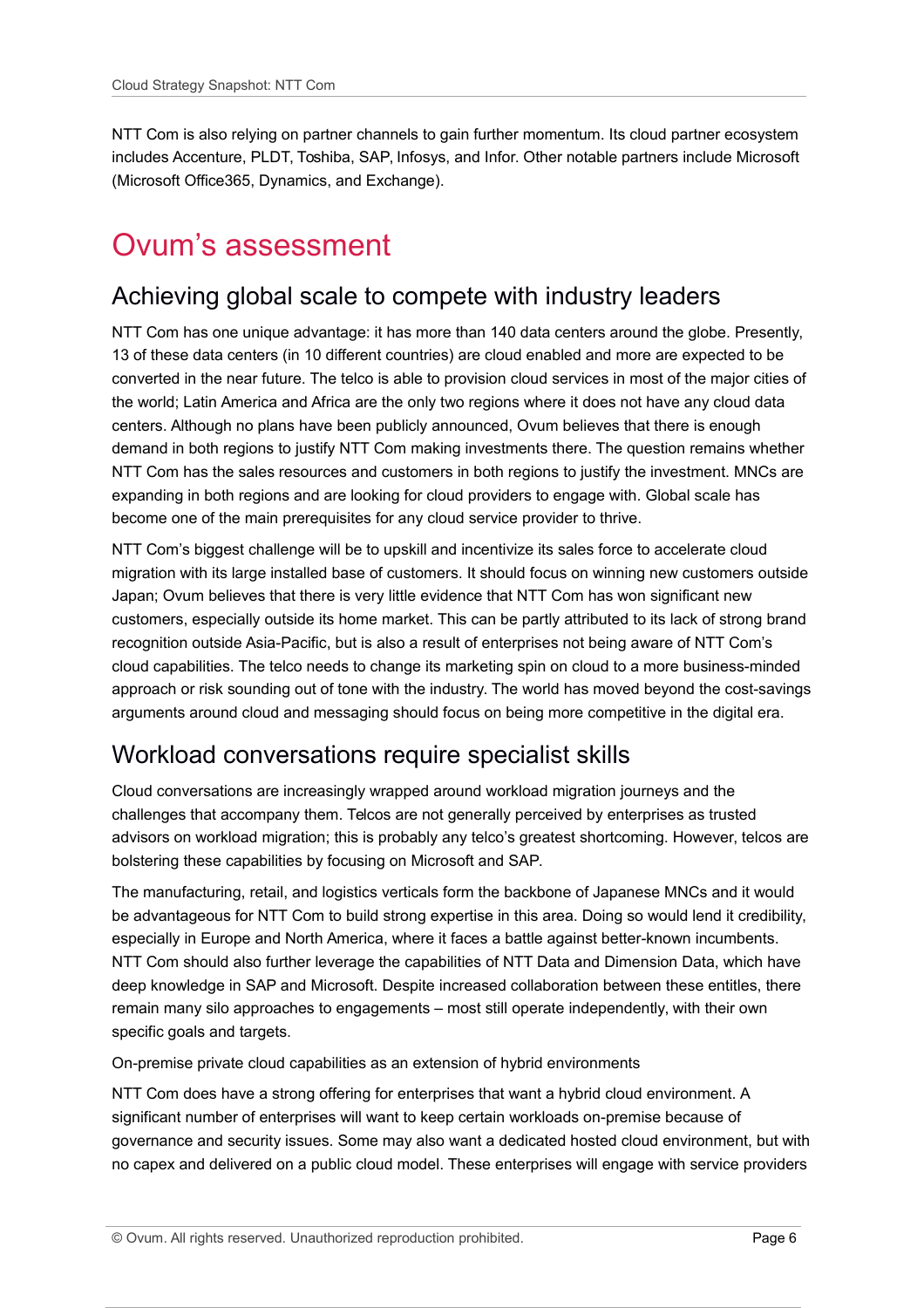that are capable of building private cloud infrastructure that will orchestrate well with all existing public clouds. Both models require integration and implementation capabilities. NTT Com can leverage its relationships with Dimension Data and NTT Data better; doing so could increase its ability to address a significant part of the overall cloud market.

### Differentiation with vertical solutions and nurturing ISVs

NTT Com's cloud offering is largely horizontal in nature. Although this can be profitable, it will become harder to differentiate in the marketplace. Cloud service providers, including telcos, are increasingly launching cloud solutions that are vertical in nature, that cater to industry-specific needs, and that are embedded with industry-specific governance. Examples include cloud "retail in a box" solutions that comprise mobile point of sale, CRM, and web analytics bundled with fleet management and transportation solutions for logistics companies. Industry solutions are increasingly "cloudified" and represent a good way to drive a different set of conversations with enterprise customers via their business leaders rather than the IT department or the CIO.

NTT Com has shown little appetite for nurturing ISVs or developer ecosystems via a PaaS offering. Such ISV relationships can often lead to new, innovative solutions that can be integrated into telcos' overall cloud portfolios; they also allow enterprises to test and develop in the cloud environment. The latter often leads to further migration to the cloud by enterprises once they feel comfortable with new workload production in the cloud environment.

## Appendix

### Further reading

*Cloud Strategy Snapshot: Telefonica*, TE0005-000697 (March 2015)

### Author

Adrian Ho, Principal Analyst, Enterprise Services

[adrian.ho@ovum.com](mailto:adrian.ho@ovum.com)

### Ovum Consulting

We hope that this analysis will help you make informed and imaginative business decisions. If you have further requirements, Ovum's consulting team may be able to help you. For more information about Ovum's consulting capabilities, please contact us directly at [consulting@ovum.com.](mailto:consulting@ovum.com)

### Copyright notice and disclaimer

The contents of this product are protected by international copyright laws, database rights and other intellectual property rights. The owner of these rights is Informa Telecoms and Media Limited, our affiliates or other third party licensors. All product and company names and logos contained within or appearing on this product are the trademarks, service marks or trading names of their respective owners, including Informa Telecoms and Media Limited. This product may not be copied, reproduced, distributed or transmitted in any form or by any means without the prior permission of Informa Telecoms and Media Limited.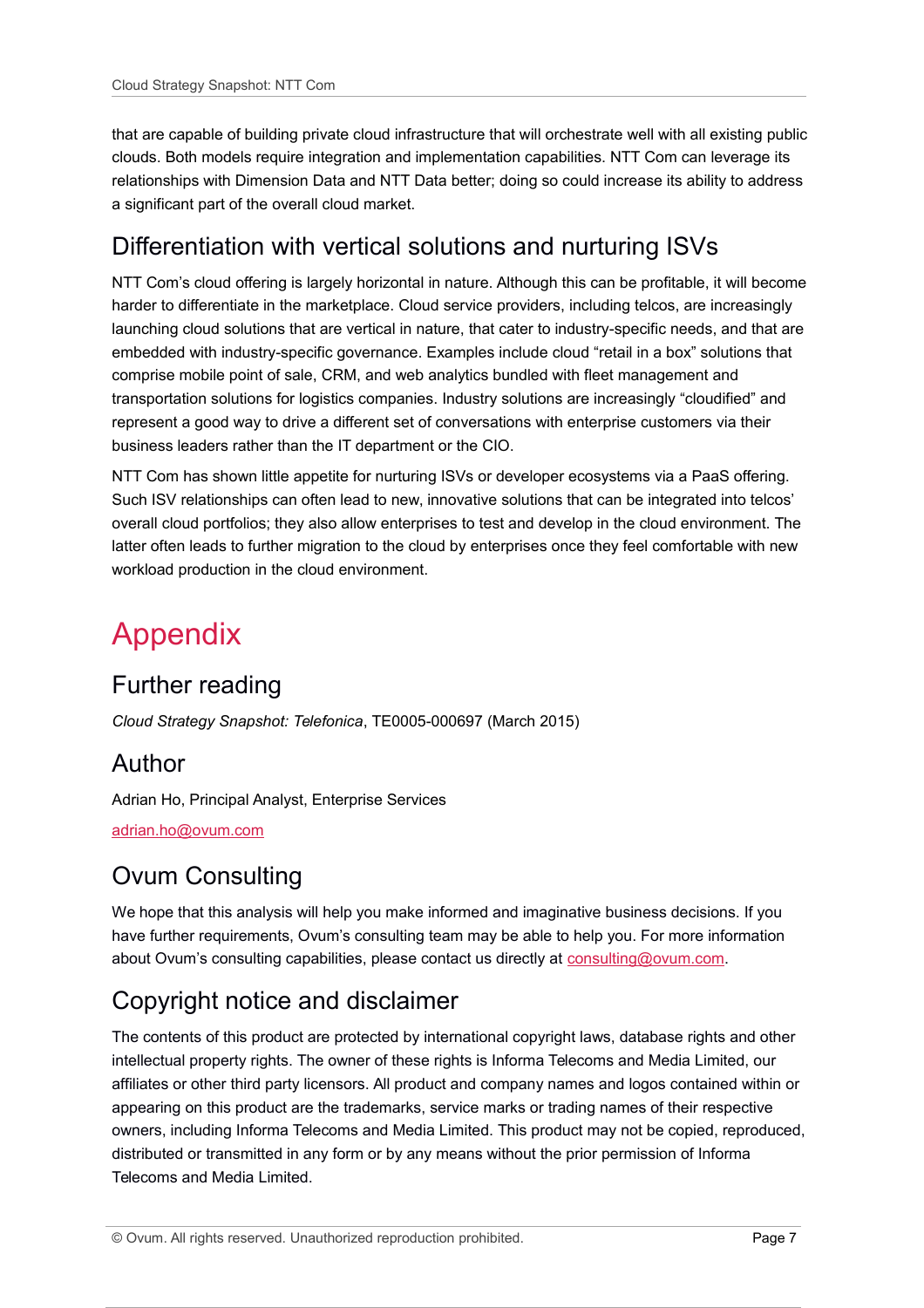Whilst reasonable efforts have been made to ensure that the information and content of this product was correct as at the date of first publication, neither Informa Telecoms and Media Limited nor any person engaged or employed by Informa Telecoms and Media Limited accepts any liability for any errors, omissions or other inaccuracies. Readers should independently verify any facts and figures as no liability can be accepted in this regard – readers assume full responsibility and risk accordingly for their use of such information and content.

Any views and/or opinions expressed in this product by individual authors or contributors are their personal views and/or opinions and do not necessarily reflect the views and/or opinions of Informa Telecoms and Media Limited.